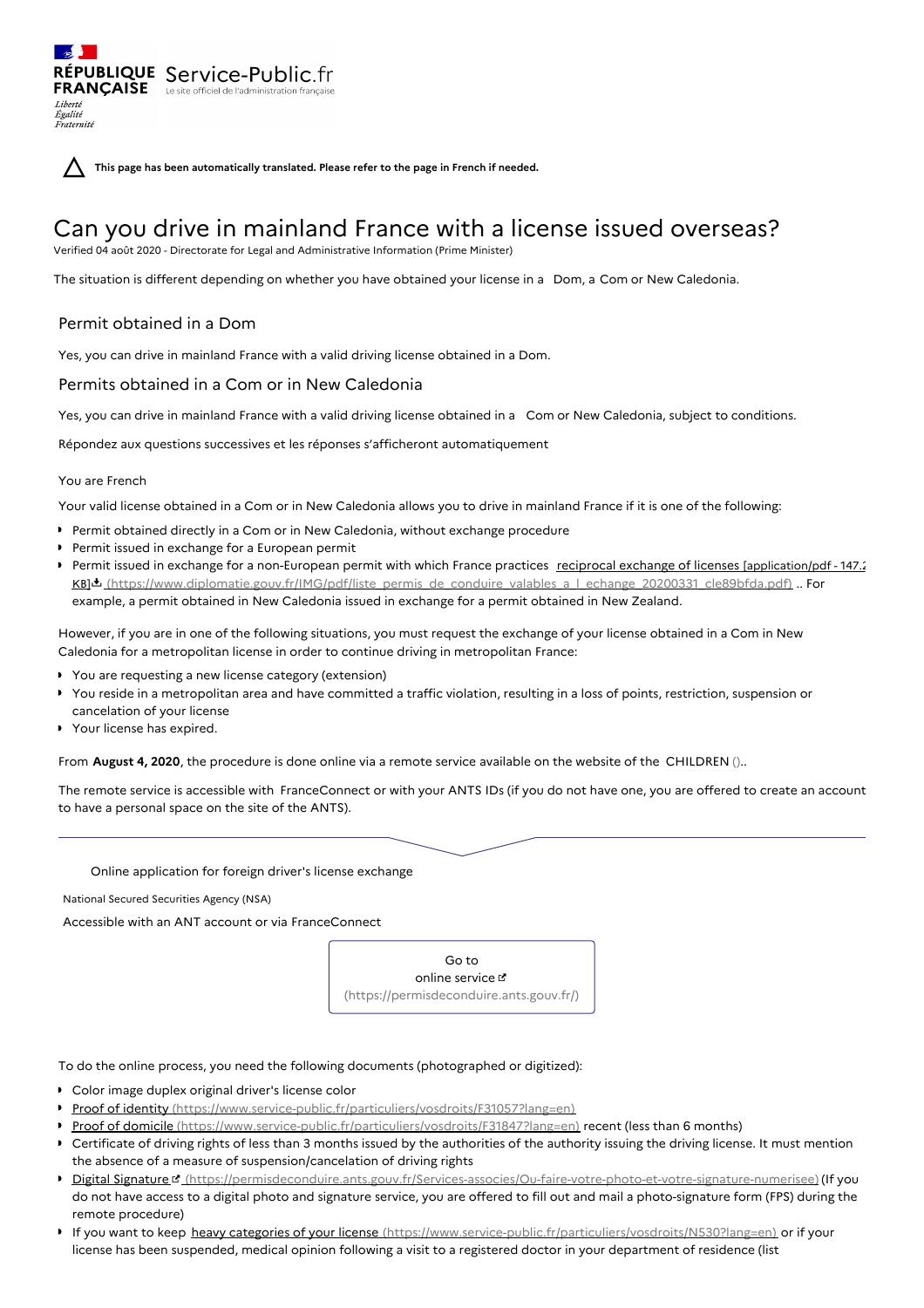downloadable on the prefectures website)

#### You are European

You are covered by this procedure if you are a Swiss, Monegasque, Andorran or European Economic Area (EEA)..

Your valid license obtained in a Com or in New Caledonia allows you to drive in mainland France if it is one of the following:

- **Permit obtained directly in a Com or in New Caledonia, without exchange procedure**
- **Permit issued in exchange for a European permit**
- Permit issued in exchange for a non-European permit with which France practices reciprocal exchange of licenses [application/pdf 147.2] KBIL [\(https://www.diplomatie.gouv.fr/IMG/pdf/liste\\_permis\\_de\\_conduire\\_valables\\_a\\_l\\_echange\\_20200331\\_cle89bfda.pdf\)](https://www.diplomatie.gouv.fr/IMG/pdf/liste_permis_de_conduire_valables_a_l_echange_20200331_cle89bfda.pdf) .. For example, a permit obtained in New Caledonia issued in exchange for a permit obtained in New Zealand.

However, if you are in one of the following situations, you must request the exchange of your license obtained in a Com for a metropolitan license in order to continue driving in metropolitan France:

- You are requesting a new license category (extension)
- You reside in a metropolitan area and have committed a traffic violation, resulting in a loss of points, restriction, suspension or cancelation of your license
- Your license has expired.

From **August 4, 2020**, the procedure is done online via a remote service available on the website of the CHILDREN ()..

The remote service is accessible with FranceConnect or with your ANTS IDs (if you do not have one, you are offered to create an account to have a personal space on the site of the ANTS).

## Online application for foreign driver's license exchange

National Secured Securities Agency (NSA)

Accessible with an ANT account or via FranceConnect

Go to online service  $\sigma$ [\(https://permisdeconduire.ants.gouv.fr/\)](https://permisdeconduire.ants.gouv.fr/)

To do the online process, you need the following documents (photographed or digitized):

- Color image duplex original driver's license color
- Proof of identity [\(https://www.service-public.fr/particuliers/vosdroits/F31057?lang=en\)](https://www.service-public.fr/particuliers/vosdroits/F31057?lang=en)
- Proof of domicile [\(https://www.service-public.fr/particuliers/vosdroits/F31847?lang=en\)](https://www.service-public.fr/particuliers/vosdroits/F31847?lang=en) recent (less than 6 months)
- Certificate of driving rights of less than 3 months issued by the authorities of the authority issuing the driving license. It must mention the absence of a measure of suspension/cancelation of driving rights
- Justification of normal residence in France at the date of application (at least 185 days with personal and/or professional ties). For example, tax/non-tax notices on income, employment contract, social security certificate, etc.
- Digital Signature d' [\(https://permisdeconduire.ants.gouv.fr/Services-associes/Ou-faire-votre-photo-et-votre-signature-numerisee\)](https://permisdeconduire.ants.gouv.fr/Services-associes/Ou-faire-votre-photo-et-votre-signature-numerisee) (If you do not have access to a digital photo and signature service, you are offered to fill out and mail a photo-signature form (FPS) during the remote procedure)
- If you want to keep heavy categories of your license [\(https://www.service-public.fr/particuliers/vosdroits/N530?lang=en\)](https://www.service-public.fr/particuliers/vosdroits/N530?lang=en) or if your license has been suspended, medical opinion following a visit to a registered doctor in your department of residence (list downloadable on the prefectures website)

### You have the nationality of another State

Your valid license obtained in a Com in New Caledonia allows you to drive in a metropolis if it is one of the following:

- **Permit obtained directly in a Com in New Caledonia, without exchange procedure**
- **Permit issued in exchange for a European permit**
- Permit issued in exchange for a non-European permit with which France practices reciprocal exchange of licenses [application/pdf 147.2] KB] [\(https://www.diplomatie.gouv.fr/IMG/pdf/liste\\_permis\\_de\\_conduire\\_valables\\_a\\_l\\_echange\\_20200331\\_cle89bfda.pdf\)](https://www.diplomatie.gouv.fr/IMG/pdf/liste_permis_de_conduire_valables_a_l_echange_20200331_cle89bfda.pdf) .. For example, a permit obtained in New Caledonia issued in exchange for a permit obtained in New Zealand.

However, if you are in one of the following situations, you must request the exchange of your license obtained in a Com or in New Caledonia for a metropolitan license in order to continue driving in metropolitan France:

- You are requesting a new license category (extension)
- You reside in a metropolitan area and have committed a traffic violation, resulting in a loss of points, restriction, suspension or cancelation of your license
- Your license has expired.

From **August 4, 2020**, the procedure is done online via a remote service available on the website of the CHILDREN ()..